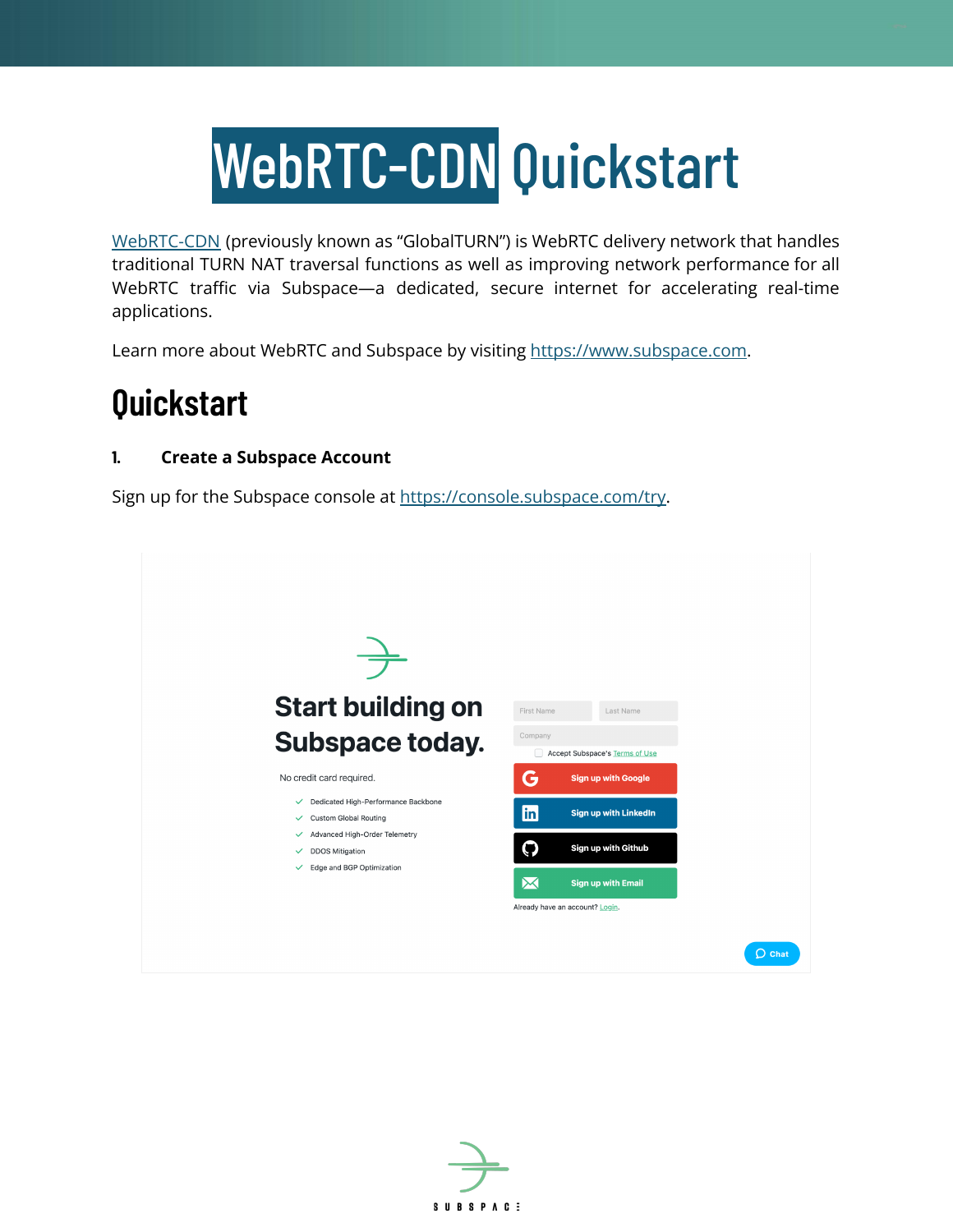# **2. Acquire an API Key**

Once you have created an account and signed in to the Subspace console, you will land on the following home screen.

| <b>SUBSPACE</b>                                                                       | $\mapsto$ Log out                                                                                                            |
|---------------------------------------------------------------------------------------|------------------------------------------------------------------------------------------------------------------------------|
| PROJECT                                                                               | Global acceleration with simple connections.                                                                                 |
| <b>H</b> Dashboard<br>$\,$                                                            | Accelerate your application traffic on the Subspace transport network, with quick connections.                               |
| ↔ API Access<br>لهها                                                                  | All you need to get started is your destination IP, we'll provide the proxy IP - point your traffic, and you're accelerated! |
| <b>ILI</b> Plans                                                                      | Build better. Build faster. No matter the protocol.                                                                          |
| <b>E</b> Payments                                                                     |                                                                                                                              |
|                                                                                       |                                                                                                                              |
| APPLICATIONS                                                                          |                                                                                                                              |
| ## WebRTC-CDN                                                                         |                                                                                                                              |
| + PacketAccelerator                                                                   |                                                                                                                              |
| ※ SIPTeleport                                                                         |                                                                                                                              |
|                                                                                       |                                                                                                                              |
| <b>HELP</b>                                                                           |                                                                                                                              |
| Documentation                                                                         |                                                                                                                              |
| © Support                                                                             |                                                                                                                              |
|                                                                                       |                                                                                                                              |
|                                                                                       |                                                                                                                              |
|                                                                                       |                                                                                                                              |
| <b>SUBSPACE</b><br>@2022 SUBSPACE INC. ALL RIGHTS RESERVED.<br>PRIVACY I TERMS OF USE |                                                                                                                              |

Select « API Access or click directly through to [https://console.subspace.com/apiaccess.](https://console.subspace.com/apiaccess)

| SUBSPACE                                                                              |                                    | $\mapsto$ Log out |
|---------------------------------------------------------------------------------------|------------------------------------|-------------------|
| PROJECT<br><b>No</b> Dashboard                                                        | <b>Create API Key</b>              |                   |
| ↔ API Access<br>$\rightarrow$                                                         | Name (required)                    |                   |
| <b>ILI</b> Plans                                                                      | My WebRTC-CDN Key                  |                   |
| Payments                                                                              | The name for the API Key<br>CANCEL | CREATE            |
| APPLICATIONS                                                                          |                                    | μm                |
| ## WebRTC-CDN                                                                         |                                    |                   |
| + PacketAccelerator                                                                   |                                    |                   |
| ※ SIPTeleport                                                                         |                                    |                   |
| <b>HELP</b>                                                                           |                                    |                   |
| Documentation                                                                         |                                    |                   |
| A Support                                                                             |                                    |                   |
|                                                                                       |                                    |                   |
|                                                                                       |                                    |                   |
|                                                                                       |                                    |                   |
| <b>SUBSPACE</b><br>©2022 SUBSPACE INC. ALL RIGHTS RESERVED.<br>PRIVACY   TERMS OF USE |                                    |                   |

Provide a name for your API key before proceeding.

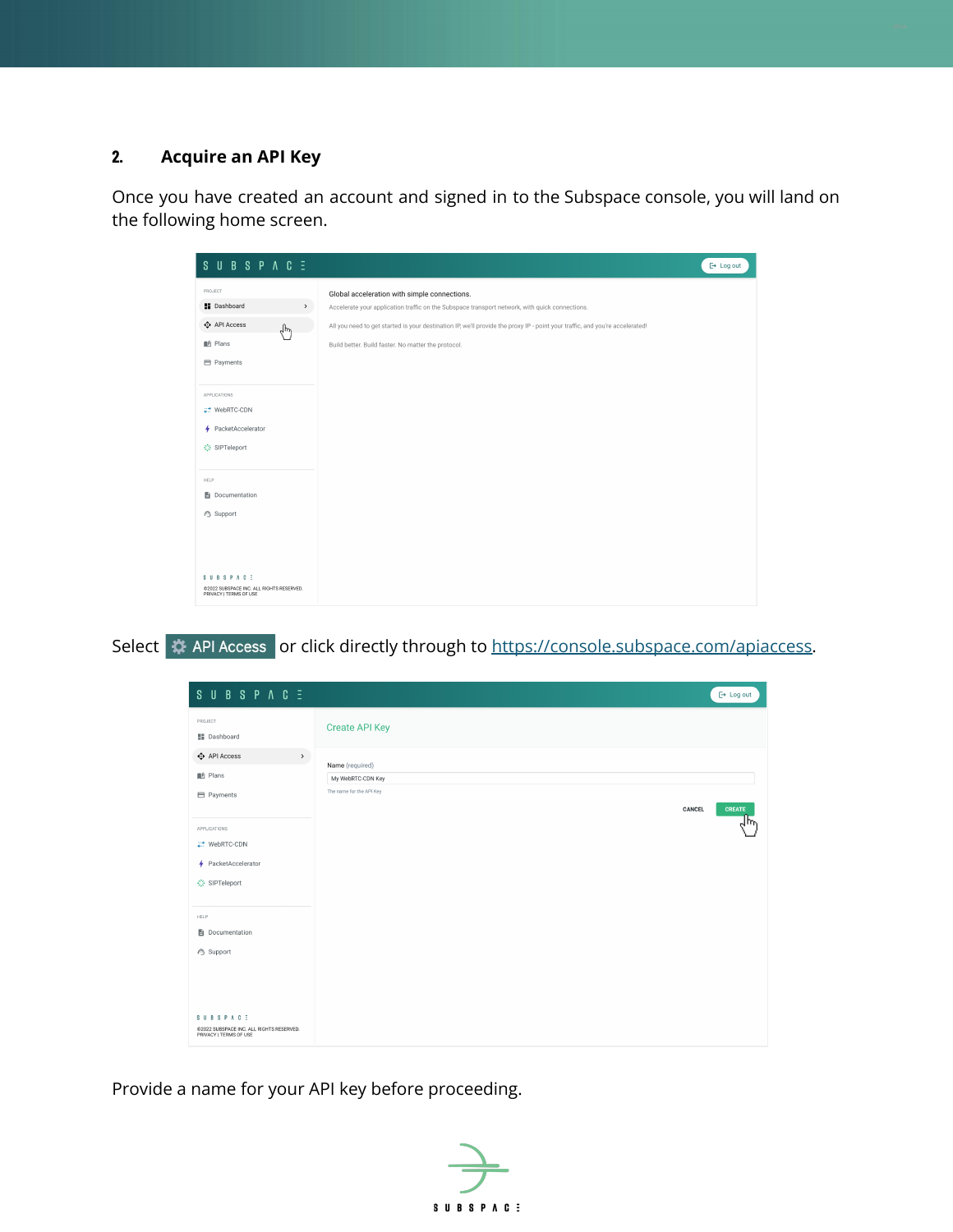Be sure to locally copy your Client Secret in addition to your Client ID for the new key, the Client Secret is only shown once and then never again.

Keep it secret, keep it safe.

| <b>API Key Details</b>                                                                                                                                                                                                                                     |                                     |  |  |
|------------------------------------------------------------------------------------------------------------------------------------------------------------------------------------------------------------------------------------------------------------|-------------------------------------|--|--|
| <b>A</b> Warning<br>Please keep the Client Secret - it will not be shown again. Obtain a token:<br>$curl -X$ POST \<br>-H 'content-type: application/json' \<br>-d '{"client_id": "0PyLmSBJ<br>https://subspace.auth0.com/oauth/token<br><sup>1</sup> COPY | ", "client_secret": "mot9wWt9waYRz6 |  |  |
| Client Id                                                                                                                                                                                                                                                  | <b>Client Secret</b>                |  |  |
| 0PyLmSBJ                                                                                                                                                                                                                                                   | mot9wWt9waYRz6                      |  |  |
| Name                                                                                                                                                                                                                                                       | Project Id                          |  |  |
| My WebRTC-CDN Key                                                                                                                                                                                                                                          | prj_                                |  |  |
| Inserted At                                                                                                                                                                                                                                                | <b>Updated At</b>                   |  |  |
| 2022-02-09 20:04:02Z                                                                                                                                                                                                                                       | 2022-02-09 20:04:02Z                |  |  |
|                                                                                                                                                                                                                                                            | <b>FINISH</b>                       |  |  |

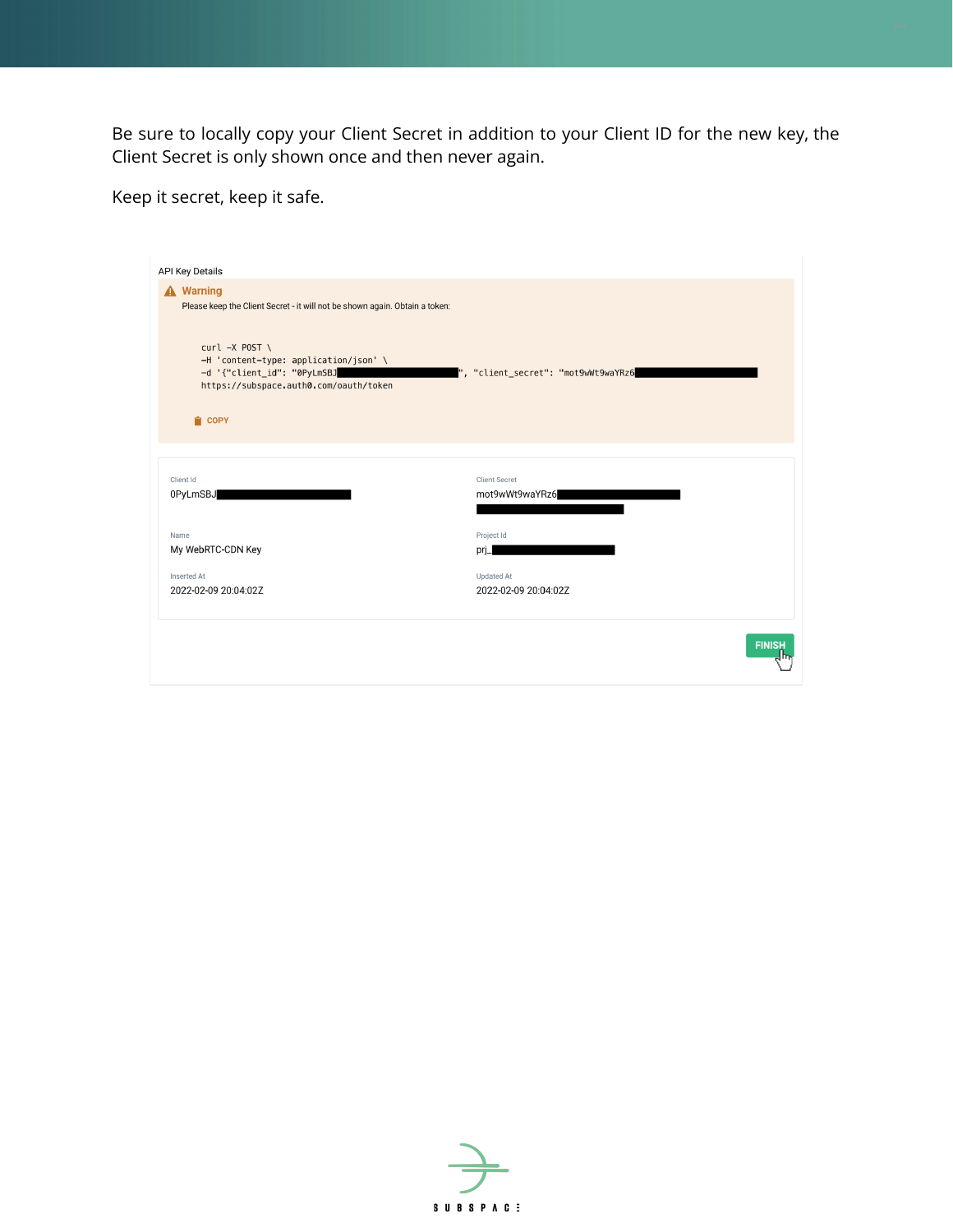# **3. Acquire a JWT for use with the API**

The latest formal API documentation is available at <https://subspace.com/api>.

The Subspace API authenticates via a JWT. To acquire one directly from the API itself, simply use your newly created Client ID and Client Secret.

#### **Example Request (invalid credentials used for demo purposes)**:

curl --request POST \

--url "https://id.subspace.com/oauth/token" \

--header "content-type: application/json" \

--data '{ "client\_id": "6UUCzXXb3ngie1WbDYMx8bWIju1lWcJQ", "client\_secret":

"x8bWIjuz1lWcJQ2WrVcFityoKLJbXXb3ngie1WbDYMx8bWIjuSqMDiZbAOwiygN9", "audience": "https://api.subspace.com/", "grant\_type": "client\_credentials" }'

#### **Example Response**:

.

{"access\_token":"eyJhbGciOiJSUzI1NiIsInR5cCI6IkpXVCIsImtpZCI6IlFVRXdRalE0TUVNd01UUTV NMFV4UWtZNE0wTTJSRUl5UWtOR1JqZENORE14TVRJeFJEaEVPQSJ9.eyJodHRwczovL2FwaS5zd WJzcGFjZS5jb20vbWV0YWRhdGEiOnsicHJvamVjdF9pZCI6InByal81ZlBoTmFhQmRLT2NKa2xyM nZGTnVTIn0sImlzcyI6Imh0dHBzOi8vaWQuc3Vic3BhY2UuY29tLyIsInN1YiI6Ing4YldJanV6MWxX Y0pRNlVVQ1hYYjNuZ2llMVdiRFlNQGNsaWVudHMiLCJhdWQiOiJodHRwczovL2FwaS5zdWJzcGFj ZS5jb20vIiwiaWF0IjoxNjMyMjQ5NDcwLCJleHAiOjE2MzIzMzU4NzAsImF6cCI6Ing4YldJanV6MWx XY0pRNlVVQ1hYYjNuZ2llMVdiRFlNIiwic2NvcGUiOiJjb25zb2xlOmFjY2VzcyBhY2NlbGVyYXRvcnM 6cmVhZCBhY2NlbGVyYXRvcnM6d3JpdGUgc2lwdGVsZXBvcnQ6cmVhZCBzaXB0ZWxlcG9ydDp3 cml0ZSBwcm9qZWN0czpyZWFkIiwiZ3R5IjoiY2xpZW50LWNyZWRlbnRpYWxzIiwicGVybWlzc2lvb nMiOlsiY29uc29sZTphY2Nlc3MiLCJhY2NlbGVyYXRvcnM6cmVhZCIsImFjY2VsZXJhdG9yczp3cml 0ZSIsInNpcHRlbGVwb3J0OnJlYWQiLCJzaXB0ZWxlcG9ydDp3cml0ZSIsInByb2plY3RzOnJlYWQiXX 0.GSTY9XqN4ljrdximiE9YU0ROPYiyhFziYQyHF5mPfYL1h693\_BkhWaR94ecKs4e\_q9Sh6tWT5-T5 txuFtUsVY1dFq2FljHbSy4NycYGx2h2iY\_p00rN-YO\_k2PqzV2xKnFoUUXChHk6GXvKfG0bcTIUcKh So7vIJIUQXA3VQeotjANwbf2VcMAL-2AARi1M6VPyf3fMgQgNl45dzKIWB6t0b8J-Gva6g0rEOuMB 0pli2JaKRylCn0All7cyw\_flnQQeuUaYrdWUsRw0-Jh9XBXV5MdQwF3IGOHFM73N-eySLJDgXS6YRj 8hW4HAylkGUVrS\_IaqOw9LYOTBPxPut7Q","scope":"console:access accelerators:read accelerators:write globalturn:access sipteleport:read sipteleport:write projects:read rtpspeed:read rtpspeed:write","expires\_in":86400,"token\_type":"Bearer"}

Once you have your access\_token, the entire API is available to you.

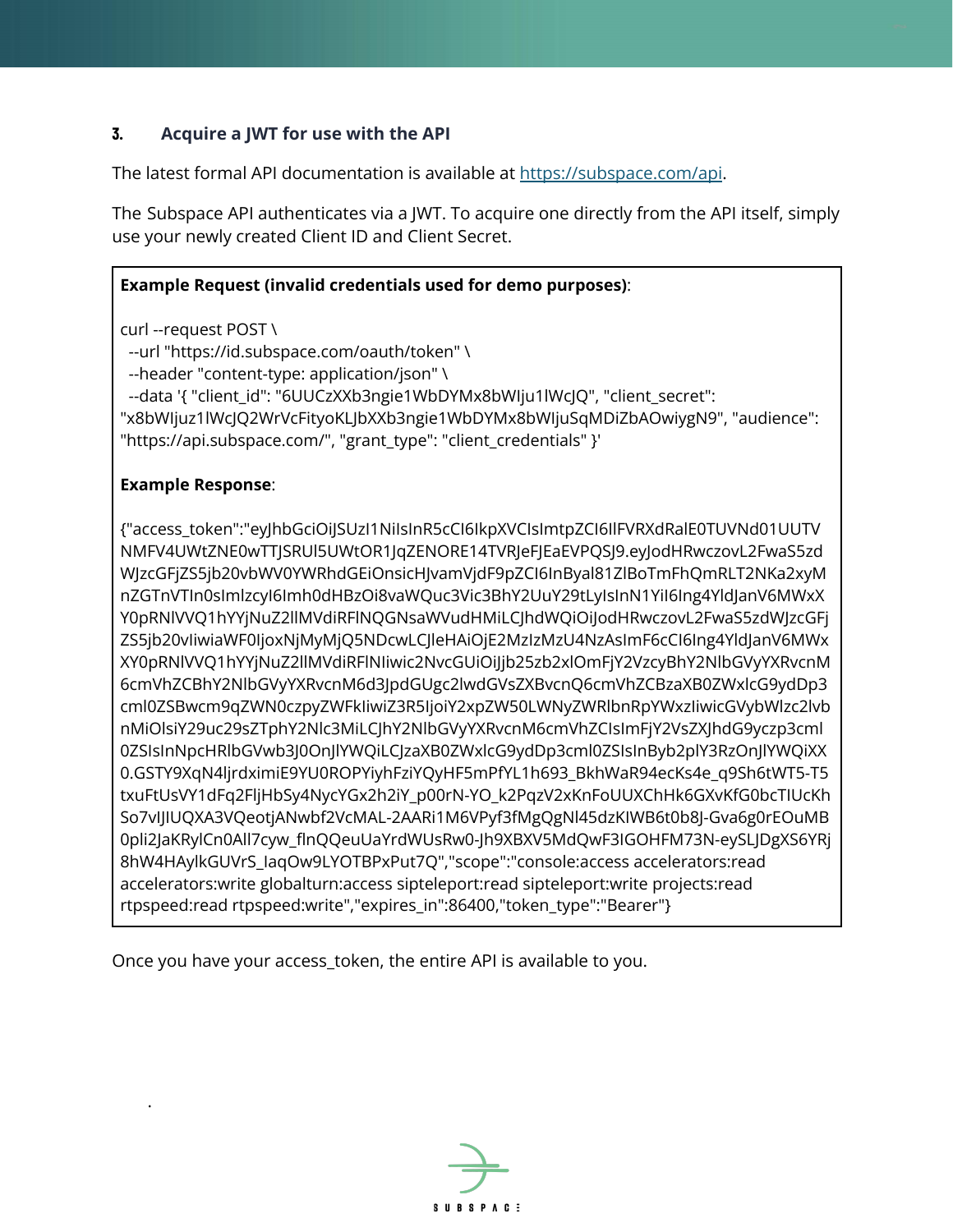## **4. Fetch TURN Credentials**

Subspace WebRTC-CDN is globally deployed after being enabled by the appropriate API call.

Use the JWT Bearer token you obtained in the previous step. Each request to the WebRTC-CDN API will fetch a set of unique credentials for WebRTC-CDN, meant to be used by a single WebRTC client. Credentials obtained from this API will be valid for 24 hours.

API documentation can be found [here.](https://subspace.com/api#/TurnService/TurnService_GetTurn)

#### **Example Request:**

curl --request POST \

--url "https://api.subspace.com/v1/webrtc-cdn" \

--header "Authorization: Bearer

eyJhbGciOiJSUzI1NiIsInR5cCI6IkpXVCIsImtpZCI6IlFVRXdRalE0TUVNd01UUTVNMFV4UWtZNE0w TTJSRUl5UWtOR1JqZENORE14TVRJeFJEaEVPQSJ9.eyJodHRwczovL2FwaS5zdWJzcGFjZS5jb20vb WV0YWRhdGEiOnsicHJvamVjdF9pZCI6InByal81ZlBoTmFhQmRLT2NKa2xyMnZGTnVTIn0sImlzc yI6Imh0dHBzOi8vaWQuc3Vic3BhY2UuY29tLyIsInN1YiI6Ing4YldJanV6MWxXY0pRNlVVQ1hYYjN uZ2llMVdiRFlNQGNsaWVudHMiLCJhdWQiOiJodHRwczovL2FwaS5zdWJzcGFjZS5jb20vIiwiaWF0I joxNjMyMjQ5NDcwLCJleHAiOjE2MzIzMzU4NzAsImF6cCI6Ing4YldJanV6MWxXY0pRNlVVQ1hYYj NuZ2llMVdiRFlNIiwic2NvcGUiOiJjb25zb2xlOmFjY2VzcyBhY2NlbGVyYXRvcnM6cmVhZCBhY2Nlb GVyYXRvcnM6d3JpdGUgc2lwdGVsZXBvcnQ6cmVhZCBzaXB0ZWxlcG9ydDp3cml0ZSBwcm9qZ WN0czpyZWFkIiwiZ3R5IjoiY2xpZW50LWNyZWRlbnRpYWxzIiwicGVybWlzc2lvbnMiOlsiY29uc29s ZTphY2Nlc3MiLCJhY2NlbGVyYXRvcnM6cmVhZCIsImFjY2VsZXJhdG9yczp3cml0ZSIsInNpcHRlbG Vwb3J0OnJlYWQiLCJzaXB0ZWxlcG9ydDp3cml0ZSIsInByb2plY3RzOnJlYWQiXX0.GSTY9XqN4ljrdx imiE9YU0ROPYiyhFziYQyHF5mPfYL1h693\_BkhWaR94ecKs4e\_q9Sh6tWT5-T5txuFtUsVY1dFq2Fl jHbSy4NycYGx2h2iY\_p00rN-YO\_k2PqzV2xKnFoUUXChHk6GXvKfG0bcTIUcKhSo7vIJIUQXA3VQe otjANwbf2VcMAL-2AARi1M6VPyf3fMgQgNl45dzKIWB6t0b8J-Gva6g0rEOuMB0pli2JaKRylCn0All 7cyw\_flnQQeuUaYrdWUsRw0-Jh9XBXV5MdQwF3IGOHFM73N-eySLJDgXS6YRj8hW4HAylkGUVr S\_IaqOw9LYOTBPxPut7Q"

## **Example Response:**

{"ice\_servers":[{"username":"9992338615:prj\_5fPhNaaBdKOcJklr2vFNuS","credential":"+C40xe ilrM8d+dQyEgQmyatNnLM=","url":"turn:globalturn.subspace.com:3478?transport=udp","urls" :"turn:globalturn.subspace.com:3478?transport=udp"},{"username":"9992338615:prj\_5fPhNa aBdKOcJklr2vFNuS","credential":"+C40xeilrM8d+dQyEgQmyatNnLM=","url":"turn:globalturn.s ubspace.com:3478?transport=tcp","urls":"turn:globalturn.subspace.com:3478?transport=tcp" }]